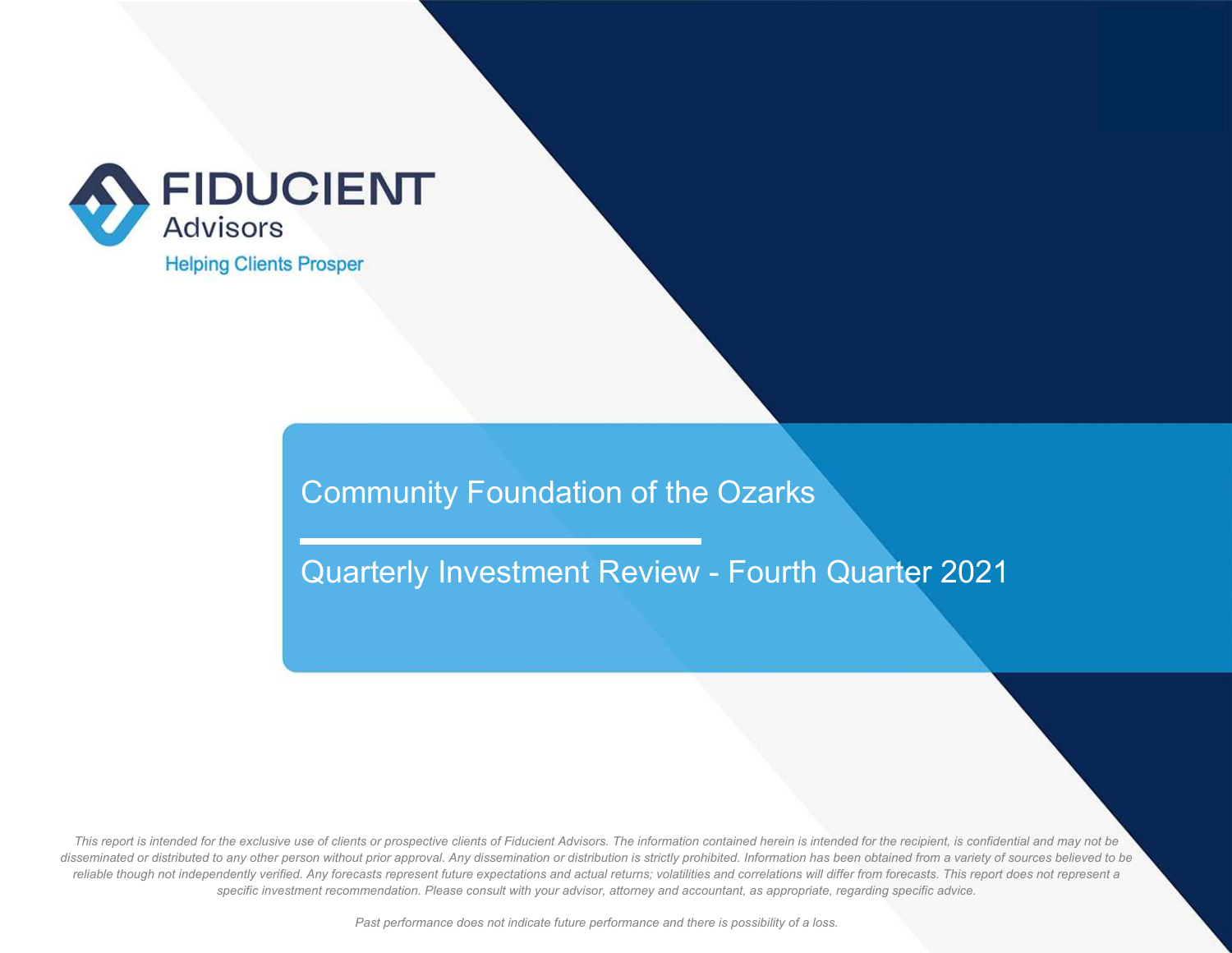$\ddot{\textbf{O}}$ 

December 31, 2021



|                                                     | Current<br>Quarter | <b>YTD</b> | Year  | Years | Years | Years | 10<br>Years | <b>Since</b><br><b>Inception</b> | <b>Inception</b><br><b>Date</b> |
|-----------------------------------------------------|--------------------|------------|-------|-------|-------|-------|-------------|----------------------------------|---------------------------------|
| <b>Community Foundation of the Ozarks Composite</b> | 4.48               | 13.63      | 13.63 | 13.21 | 9.35  | 6.85  | 7.70        | 7.58                             | 01/01/2003                      |
| Policy Index                                        | 4.25               | 12.85      | 12.85 | 13.03 | 9.22  | 7.04  | 7.51        | 7.53                             | 01/01/2003                      |
| <b>Actual Index</b>                                 | 4.23               | 12.86      | 12.86 | 12.73 | 9.02  | 6.84  | 7.40        | 7.32                             | 01/01/2003                      |
| $CPI + 4%$                                          | 3.22               | 11.41      | 11.41 | 7.67  | 7.04  | 6.56  | 6.20        | 6.39                             | 01/01/2003                      |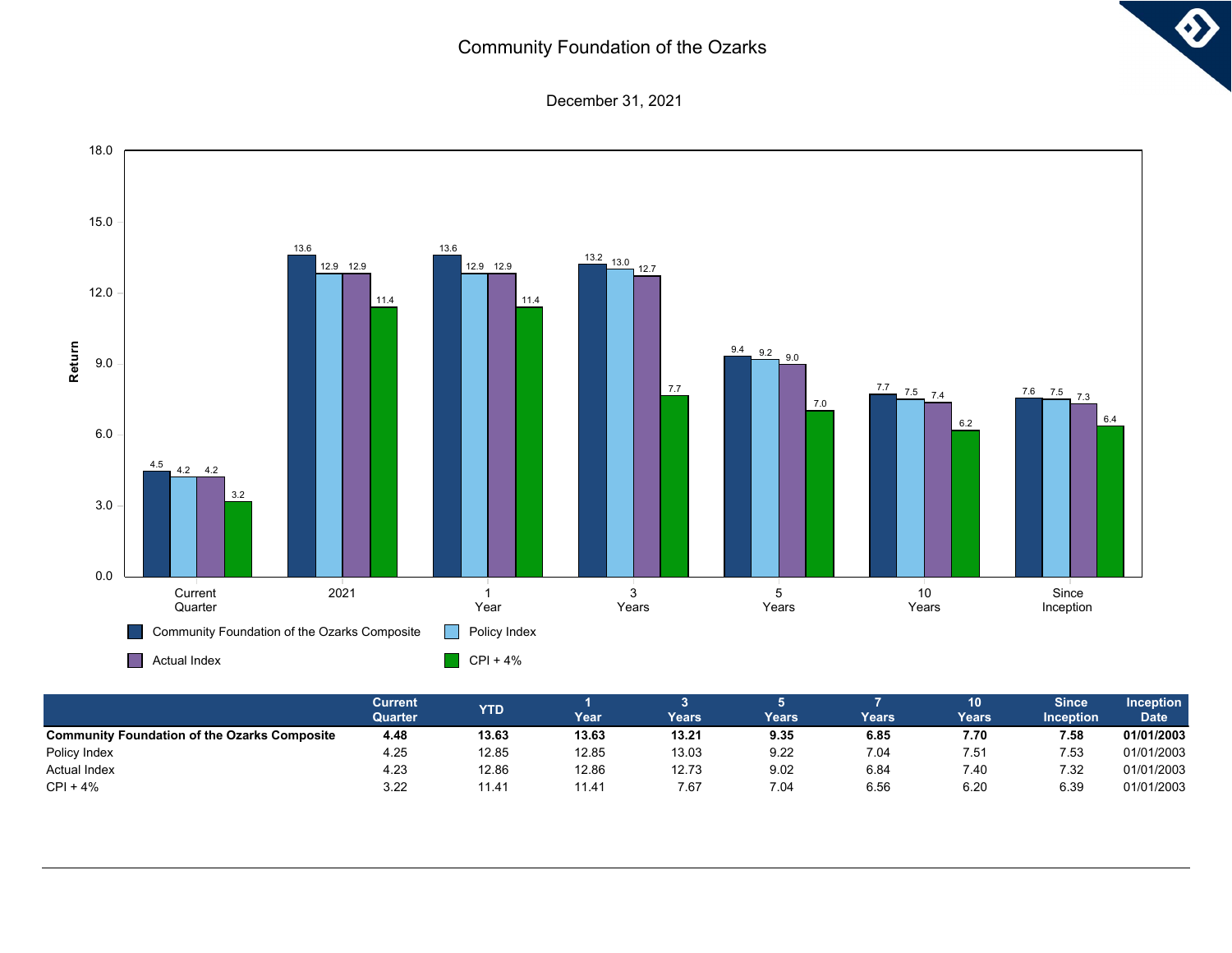# Asset Class Returns



\*Hedge fund returns are lagged 1 month. Sources: FactSet, J.P. Morgan, Russell, MSCI, FTSE Russell, Alerian, Morningstar. As of December 31, 2021.

#### **Fixed Income (4Q)**

**+/-** U.S. bonds were flat on the quarter. Ahawkish Federal Reserve incited a flatter yield curve.

 $+$  Credit spreads ultimately ended the quarter tighter as investors continued to demand yield in the low- rate environment.

- Non-USD debt struggled in the period. Arising U.S. dollar coupled with Evergrande's debt default was a headwind for EM debt.

#### **Equity (4Q)**

**+** Despite a volatile quarter, U.S. and developed international equities ultimately ended the quarter higher following a year-end rally.

**-** Government regulation and intervention in China continued to weigh on investor enthusiasm, pushing emerging markets into negative territory for the quarter.

### **Real Asset / Alternatives (4Q)**

**+** REITs benefited from strong industrial, selfstorage and residential performance, areas that have continued to benefit during the COVID-19 era.

**-** Perceptions of lower energy demand due to COVID outbreaks led to falling energy prices, which weighed on the commodity market.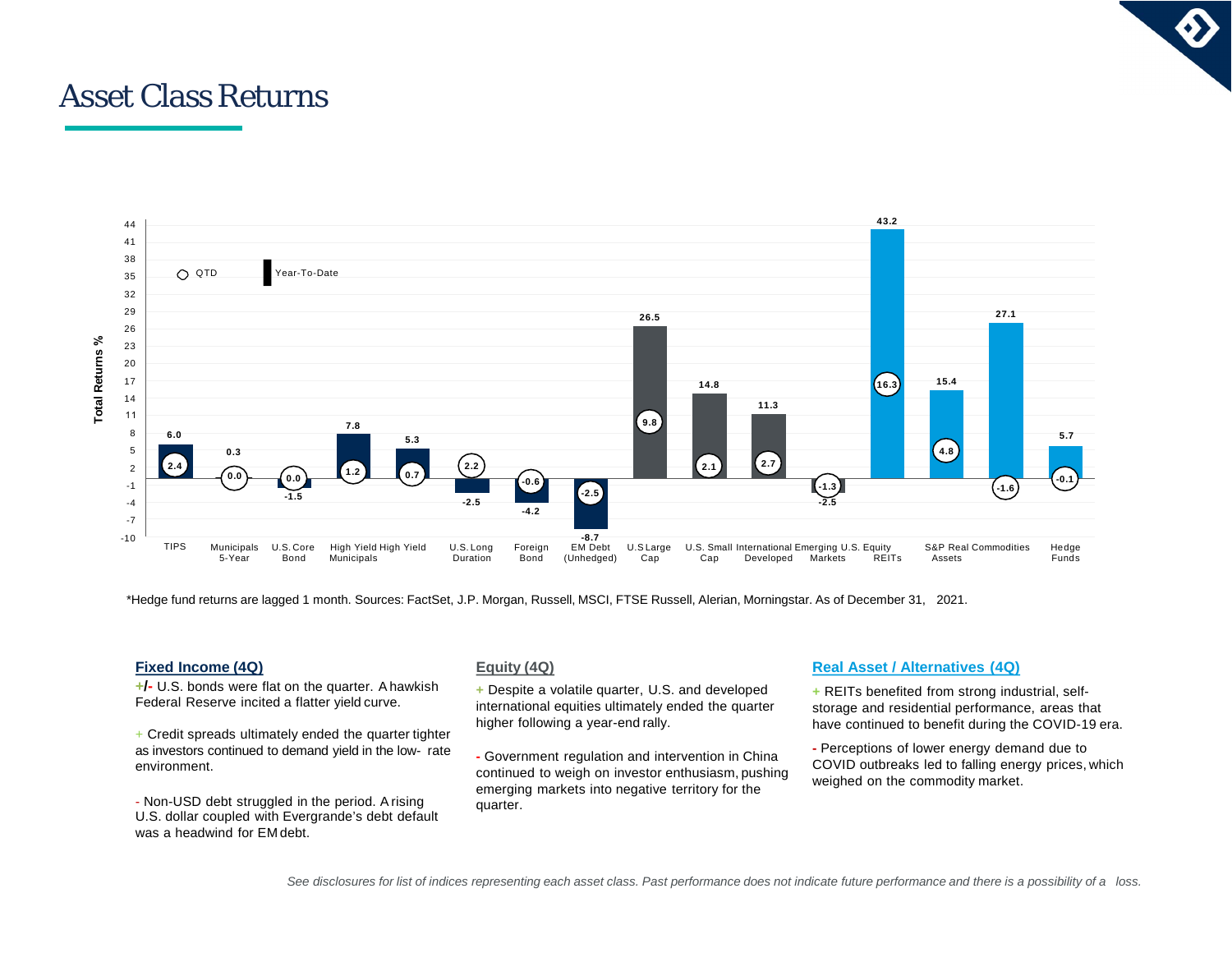6)

| As of December 31, 2021 |  |  |
|-------------------------|--|--|
|-------------------------|--|--|

|                                                     | <b>Allocation</b>                 |      |            | Performance(%)  |                             |        |              |      |                        |             |         |      |                |                                    |                                 |                                    |
|-----------------------------------------------------|-----------------------------------|------|------------|-----------------|-----------------------------|--------|--------------|------|------------------------|-------------|---------|------|----------------|------------------------------------|---------------------------------|------------------------------------|
|                                                     | <b>Market</b><br>Value<br>$($ \$) | $\%$ | QTD        | Calendar<br>YTD | <b>Fiscal</b><br><b>YTD</b> |        | $\mathbf{3}$ | 5    | Year Years Years Years | 10<br>Years |         |      | 2020 2019 2018 | <b>Since</b><br><b>Origination</b> | <b>Inception</b><br><b>Date</b> | <b>Cat Avg</b><br><b>Exp Ratio</b> |
| <b>Total Fund Composite</b>                         |                                   |      |            |                 |                             |        |              |      |                        |             |         |      |                |                                    |                                 |                                    |
| <b>Community Foundation of the Ozarks Composite</b> | 258,824,726 100.0                 |      | 4.5        | 13.6            | 3.6                         | 13.6   | 13.2         | 9.4  | 6.8                    | 7.7         | 9.9     | 16.1 | $-6.0$         | 7.6                                | 01/01/2003                      |                                    |
| Policy Index                                        |                                   |      | 4.2        | 12.9            | 3.0                         | 12.9   | 13.0         | 9.2  | 7.0                    | 7.5         | 9.0     | 17.4 | $-6.2$         | 7.5                                |                                 |                                    |
| Actual Index                                        |                                   |      | 4.2        | 12.9            | 3.0                         | 12.9   | 12.7         | 9.0  | 6.8                    | 7.4         | 7.9     | 17.6 | $-6.4$         | 7.3                                |                                 |                                    |
| $ CP  + 4%$                                         |                                   |      | 3.2        | 11.4            | 5.4                         | 11.4   | 7.7          | 7.0  | 6.6                    | 6.2         | 5.4     | 6.4  | 6.0            | 6.4                                |                                 |                                    |
| <b>Asset Class Composites</b>                       |                                   |      |            |                 |                             |        |              |      |                        |             |         |      |                |                                    |                                 |                                    |
| <b>US Equity</b>                                    | 87,719,355                        | 33.9 | 9.7        | 27.3            | 9.8                         | 27.3   | 26.2         | 17.8 | 14.1                   | 15.1        | 20.8    | 30.8 | $-6.3$         | 11.1                               | 01/01/2003                      |                                    |
| Russell 3000 Index                                  |                                   |      | 9.3        | 25.7            | 9.2                         | 25.7   | 25.8         | 18.0 | 14.5                   | 16.3        | 20.9    | 31.0 | $-5.2$         | 11.7                               |                                 |                                    |
| <b>International Equity</b>                         | 63,112,563                        | 24.4 | 2.4        | 9.1             | $-1.1$                      | 9.1    | 14.8         | 10.9 | 6.8                    | 8.6         | 14.8    | 20.9 | $-13.1$        | 8.7                                | 01/01/2003                      |                                    |
| MSCI AC World ex USA (Net)                          |                                   |      | 1.8        | 7.8             | $-1.2$                      | 7.8    | 13.2         | 9.6  | 6.6                    | 7.3         | 10.7    | 21.5 | $-14.2$        | 8.1                                |                                 |                                    |
| MSCI EAFE (Net)                                     |                                   |      | 2.7        | 11.3            | 2.2                         | 11.3   | 13.5         | 9.5  | 6.8                    | 8.0         | 7.8     | 22.0 | $-13.8$        | 7.7                                |                                 |                                    |
| Real Assets                                         | 24,592,638                        |      | $9.5$ 13.1 | 39.0            | 13.8                        | 39.0   | 4.8          | 2.7  | 1.5                    | 1.7         | $-22.5$ | 7.0  | $-5.5$         | 5.4                                | 01/01/2003                      |                                    |
| Real Assets Composite Index                         |                                   |      | 12.5       | 38.1            | 13.3                        | 38.1   | 7.5          | 4.3  | 2.9                    | 2.5         | $-17.5$ | 9.2  | $-6.1$         | 5.8                                |                                 |                                    |
| Marketable Alternatives                             | 30.642.144                        | 11.8 | 0.1        | 4.0             | $-0.2$                      | 4.0    | 5.6          | 4.4  | 3.3                    | 4.9         | 7.5     | 5.5  | $-2.5$         | 4.0                                | 02/01/2006                      |                                    |
| <b>HFRI Asset Weighted Composite Index</b>          |                                   |      | 1.3        | 7.5             | 1.3                         | 7.5    | 5.7          | 4.6  | 3.7                    | 4.6         | 2.2     | 7.6  | $-0.7$         | N/A                                |                                 |                                    |
| 60% Blmg US Agg / 40% MSCI ACWI (Net)               |                                   |      | 2.7        | 6.2             | 2.3                         | 6.2    | 11.2         | 8.1  | 6.4                    | 6.6         | 11.7    | 15.8 | $-3.6$         | 5.8                                |                                 |                                    |
| <b>IBroad Fixed Income</b>                          | 41,756,000                        | 16.1 | $-0.1$     | $-0.7$          | $-0.1$                      | $-0.7$ | 5.2          | 4.0  | 3.0                    | 2.9         | 7.6     | 8.8  | $-0.2$         | 4.2                                | 01/01/2003                      |                                    |
| <b>Fixed Income Composite Index</b>                 |                                   |      | $-0.2$     | $-1.9$          | $-0.5$                      | $-1.9$ | 4.6          | 3.6  | 2.9                    | 2.5         | 7.5     | 8.6  | $-0.2$         | 3.9                                |                                 |                                    |
| <b>Schwab Cash</b>                                  | 11,002,026                        | 4.3  |            |                 |                             |        |              |      |                        |             |         |      |                |                                    |                                 |                                    |

Mission Related Investments: \$2,364,129.65 Guaranty Cash: \$15,567,536.03

Mission Related Investments and Guaranty Cash are managed by the Foundation and are not included in the Community Foundation of the Ozarks Composite market values and/or returns.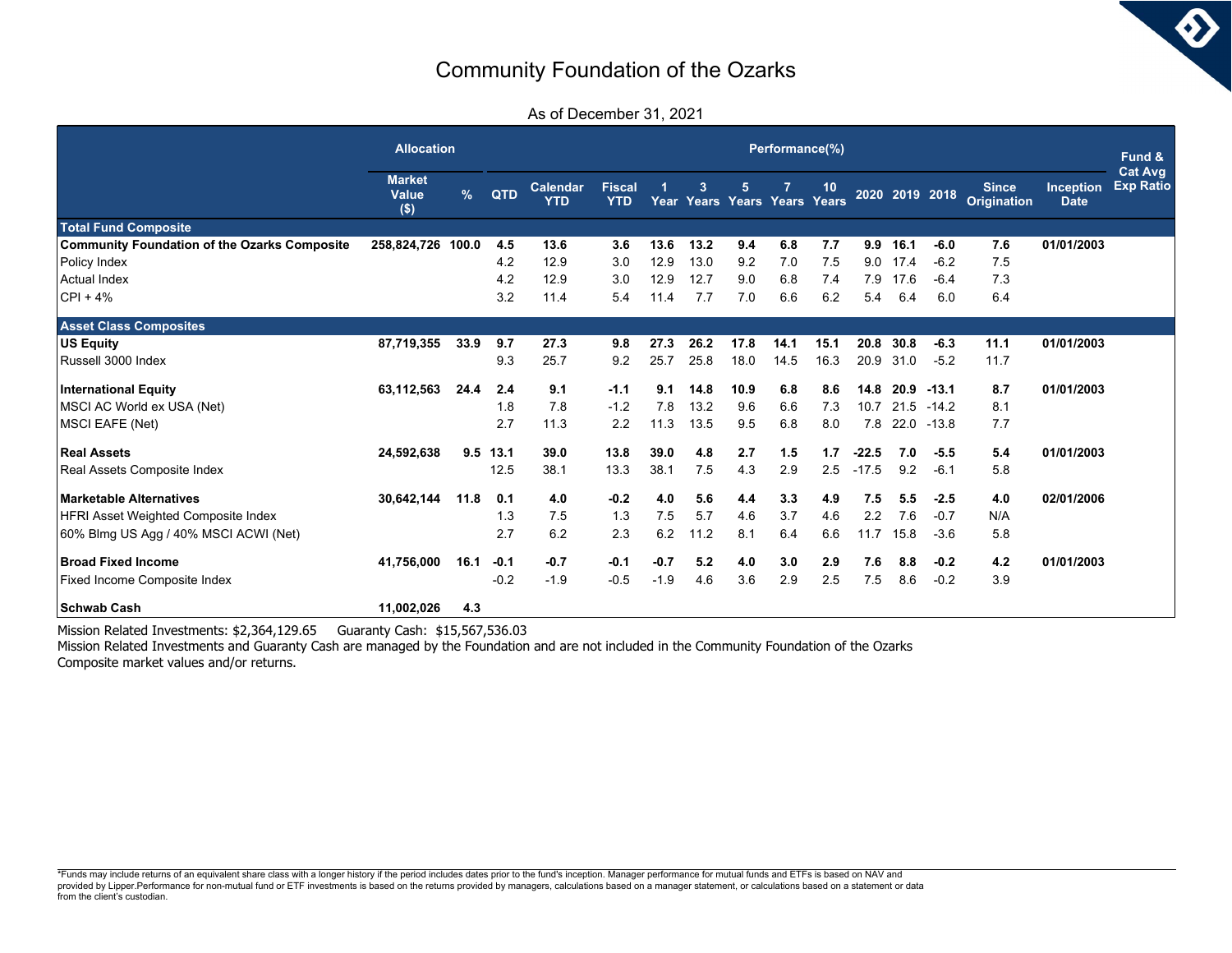As of December 31, 2021

|                                                     | <b>Allocation</b>               |               |      | Performance(%)                |                             |      |      |                             |                |      |           |                                    |                                 |                                    |  |
|-----------------------------------------------------|---------------------------------|---------------|------|-------------------------------|-----------------------------|------|------|-----------------------------|----------------|------|-----------|------------------------------------|---------------------------------|------------------------------------|--|
|                                                     | <b>Market</b><br>Value<br>$($)$ | $\frac{9}{6}$ | QTD  | <b>Calendar</b><br><b>YTD</b> | <b>Fiscal</b><br><b>YTD</b> | 1    | 3    | 7<br>Year Years Years Years | 10             |      | 2020 2019 | <b>Since</b><br><b>Origination</b> | <b>Inception</b><br><b>Date</b> | <b>Cat Avg</b><br><b>Exp Ratio</b> |  |
| <b>Total Fund Composite</b>                         |                                 |               |      |                               |                             |      |      |                             |                |      |           |                                    |                                 |                                    |  |
| <b>Community Foundation of the Ozarks Composite</b> | 258,824,726 100.0               |               | 4.5  | 13.6                          | 3.6                         | 13.6 | 13.2 | 6.8                         | 7.7            | 9.9  | 16.1      | 7.6                                | 01/01/2003                      |                                    |  |
| Policy Index                                        |                                 |               | 4.2  | 12.7                          | 3.1                         | 12.7 | 13.4 | 7.2                         | 7.6            | 10.3 | 17.3      | 7.6                                |                                 |                                    |  |
| Actual Index                                        |                                 |               | 4.2  | 12.7                          | 3.0                         | 12.7 | 13.1 | 7.0                         | 7.5            | 9.4  | 17.5      | 7.4                                |                                 |                                    |  |
| $CPI + 4%$                                          |                                 |               | 3.2  | 11.4                          | 5.4                         | 11.4 | 7.7  | 6.6                         | 6.2            | 5.4  | 6.4       | 6.4                                |                                 |                                    |  |
| <b>US Equity</b>                                    | 87,719,355                      | 33.9          | 9.7  | 27.3                          | 9.8                         | 27.3 | 26.2 | 14.1                        | 15.1           | 20.8 | 30.8      | 11.1                               | 01/01/2003                      | 0.09                               |  |
| Russell 3000 Index                                  |                                 |               | 9.3  | 25.7                          | 9.2                         | 25.7 | 25.8 | 14.5                        | 16.3           |      | 20.9 31.0 | 11.7                               |                                 |                                    |  |
| <b>Large Cap</b>                                    |                                 |               |      |                               |                             |      |      |                             |                |      |           |                                    |                                 |                                    |  |
| Schwab S&P 500 Index (SWPPX)                        | 63,536,493                      | 24.5 11.0     |      | 28.7                          | 11.6                        | 28.7 | 26.0 | 14.9                        | 16.5           |      | 18.4 31.4 | 30.0                               | 02/01/2021                      | 0.02                               |  |
| <b>S&amp;P 500</b>                                  |                                 |               | 11.0 | 28.7                          | 11.7                        | 28.7 | 26.1 | 14.9                        | 16.6           | 18.4 | 31.5      | 30.0                               |                                 |                                    |  |
| IM U.S. Large Cap Core Equity (MF) Median           |                                 |               | 10.0 | 26.7                          | 9.9                         | 26.7 | 24.2 | 13.4                        | 15.2           | 15.9 | 29.7      | 27.9                               |                                 | 0.76                               |  |
| Schwab S&P 500 Index (SWPPX) Rank                   |                                 |               | 27   | 24                            | 23                          | 24   | 28   | 15                          | 16             | 40   | 30        | 24                                 |                                 |                                    |  |
| <b>Mid Cap</b>                                      |                                 |               |      |                               |                             |      |      |                             |                |      |           |                                    |                                 |                                    |  |
| Vanguard Mid Capitalization Index Ins (VMCIX)       | 16,389,298                      | 6.3           | 8.0  | 24.5                          | 8.0                         | 24.5 | 24.5 | 12.6                        | 15.1           | 18.3 | 31.0      | 25.2                               | 02/01/2021                      | 0.04                               |  |
| Vanguard Spliced Mid Cap Index (Net)                |                                 |               | 8.0  | 24.5                          | 8.0                         | 24.5 | 24.5 | 12.6                        | 15.2           |      | 18.2 31.1 | 25.2                               |                                 |                                    |  |
| IM U.S. Mid Cap Core Equity (MF) Median             |                                 |               | 8.0  | 24.9                          | 6.8                         | 24.9 | 20.8 | 10.2                        | 12.8           | 10.0 | 28.1      | 25.1                               |                                 | 0.97                               |  |
| Vanguard Mid Capitalization Index Ins (VMCIX) Rank  |                                 |               | 52   | 54                            | 35                          | 54   | 11   | 11                          | 4              | 19   | 20        | 49                                 |                                 |                                    |  |
| <b>Small Cap</b>                                    |                                 |               |      |                               |                             |      |      |                             |                |      |           |                                    |                                 |                                    |  |
| PIMCO StocksPLUS Small Institutional (PSCSX)        | 3,476,287                       | 1.3           | 1.4  | 14.1                          | -3.1                        | 14.1 | 20.1 | 11.1                        | 14.6           | 19.8 | 26.8      | 20.5                               | 09/20/2019                      | 0.70                               |  |
| Russell 2000 Index                                  |                                 |               | 2.1  | 14.8                          | $-2.3$                      | 14.8 | 20.0 | 10.8                        | 13.2           | 20.0 | 25.5      | 20.5                               |                                 |                                    |  |
| IM U.S. Small Cap Core Equity (MF) Median           |                                 |               | 5.9  | 24.5                          | 4.0                         | 24.5 | 19.5 | 10.1                        | 12.5           | 10.4 | 23.9      | 20.3                               |                                 | 1.05                               |  |
| PIMCO StocksPLUS Small Institutional (PSCSX) Rank   |                                 |               | 97   | 95                            | 97                          | 95   | 41   | 25                          | 5              | 14   | 19        | 48                                 |                                 |                                    |  |
| <b>Wellington Small Cap Opportunities CIT</b>       | 4,317,276                       | 1.7           | 5.1  | 13.3                          | 2.6                         | 13.3 | 20.3 | 12.5                        | 15.9           | 17.8 | 30.5      | 17.7                               | 10/01/2019                      | 0.90                               |  |
| Russell 2000 Index                                  |                                 |               | 2.1  | 14.8                          | $-2.3$                      | 14.8 | 20.0 | 10.8                        | 13.2           | 20.0 | 25.5      | 20.3                               |                                 |                                    |  |
| IM U.S. Small Cap Core Equity (MF) Median           |                                 |               | 5.9  | 24.5                          | 4.0                         | 24.5 | 19.5 | 10.1                        | 12.5           | 10.4 | 23.9      | 19.6                               |                                 | 1.05                               |  |
| Wellington Small Cap Opportunities CIT Rank         |                                 |               | 66   | 97                            | 66                          | 97   | 37   | 5                           | $\overline{2}$ | 21   | 6         | 63                                 |                                 |                                    |  |
| <b>International Equity</b>                         | 63,112,563                      | 24.4          | 2.4  | 9.1                           | $-1.1$                      | 9.1  | 14.8 | 6.8                         | 8.6            |      | 14.8 20.9 | 8.7                                | 01/01/2003                      | 0.76                               |  |
| MSCI AC World ex USA (Net)                          |                                 |               | 1.8  | 7.8                           | $-1.2$                      | 7.8  | 13.2 | 6.6                         | 7.3            | 10.7 | 21.5      | 8.1                                |                                 |                                    |  |
| <b>MSCI EAFE (Net)</b>                              |                                 |               | 2.7  | 11.3                          | 2.2                         | 11.3 | 13.5 | 6.8                         | 8.0            |      | 7.8 22.0  | 7.7                                |                                 |                                    |  |

\*Funds may include returns of an equivalent share class with a longer history if the period includes dates prior to the fund's inception. Manager performance for mutual funds and ETFs is based on NAV and provided by Lipper.Performance for non-mutual fund or ETF investments is based on the returns provided by managers, calculations based on a manager statement, or calculations based on a statement or data<br>from the client's

 $\bm{\delta}$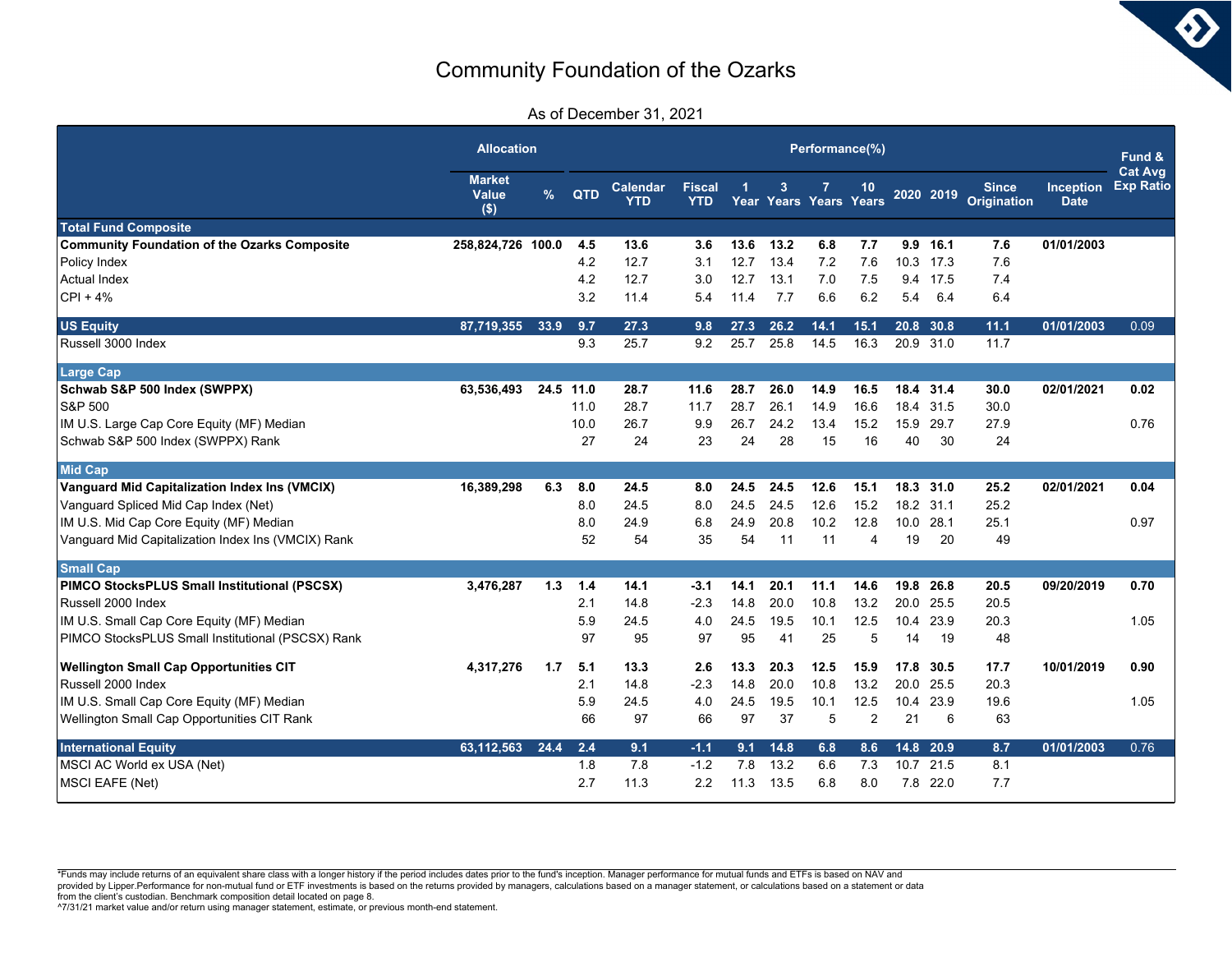$\bm{\delta}$ 

As of December 31, 2021

|                                                      | <b>Allocation</b>                 |               |            | Performance(%)         |                             |        |      |                        |              |         |             |                                    |                                 |                                    |  |
|------------------------------------------------------|-----------------------------------|---------------|------------|------------------------|-----------------------------|--------|------|------------------------|--------------|---------|-------------|------------------------------------|---------------------------------|------------------------------------|--|
|                                                      | <b>Market</b><br>Value<br>$($ \$) | $\frac{9}{6}$ | QTD        | <b>Calendar</b><br>YTD | <b>Fiscal</b><br><b>YTD</b> |        | 3    | Year Years Years Years | 10           |         | 2020 2019   | <b>Since</b><br><b>Origination</b> | <b>Inception</b><br><b>Date</b> | <b>Cat Avg</b><br><b>Exp Ratio</b> |  |
| <b>International Developed Equity</b>                |                                   |               |            |                        |                             |        |      |                        |              |         |             |                                    |                                 |                                    |  |
| Dodge & Cox International Stock (DODFX)              | 22,389,746                        | 8.7           | 2.4        | 11.0                   | $-1.0$                      | 11.0   | 11.6 | 4.5                    | 7.6          | 2.1     | 22.8        | 12.2                               | 09/20/2019                      | 0.63                               |  |
| MSCI AC World ex USA Value (Net)                     |                                   |               | 1.2        | 10.5                   | $-1.1$                      | 10.5   | 8.2  | 3.9                    | 5.3          | $-0.8$  | 15.7        | 9.5                                |                                 |                                    |  |
| MSCI EAFE Value Index (Net)                          |                                   |               | 1.2        | 10.9                   | 0.2                         | 10.9   | 7.8  | 3.6                    | 5.8          | $-2.6$  | 16.1        | 8.9                                |                                 |                                    |  |
| IM International Large Cap Value Equity (MF) Median  |                                   |               | 2.2        | 14.3                   | 1.9                         | 14.3   | 11.0 | 4.4                    | 5.9          | 2.5     | 18.5        | 12.0                               |                                 | 0.97                               |  |
| Dodge & Cox International Stock (DODFX) Rank         |                                   |               | 42         | 81                     | 80                          | 81     | 45   | 49                     | $\mathbf{1}$ | 53      | 8           | 49                                 |                                 |                                    |  |
| Harding Loevner International Eq Instl (HLMIX)       | 22,146,882                        | 8.6           | 4.6        | 8.5                    | 2.1                         | 8.5    | 17.8 | 9.5                    | 9.8          | 20.3    | 25.2        | 18.1                               | 09/20/2019                      | 0.81                               |  |
| MSCI EAFE Growth Index (Net)                         |                                   |               | 4.1        | 11.3                   | 4.2                         | 11.3   | 19.0 | 9.7                    | 10.1         | 18.3    | 27.9        | 17.0                               |                                 |                                    |  |
| MSCI AC World ex USA Growth (Net)                    |                                   |               | 2.4        | 5.1                    | $-1.3$                      | 5.1    | 17.8 | 9.0                    | 9.1          | 22.2    | 27.3        | 16.4                               |                                 |                                    |  |
| IM International Large Cap Growth Equity (MF) Median |                                   |               | 3.0        | 8.7                    | 1.2                         | 8.7    | 17.7 | 8.1                    | 8.9          | 16.7    | 27.0        | 16.0                               |                                 | 1.00                               |  |
| Harding Loevner International Eq Instl (HLMIX) Rank  |                                   |               | 17         | 53                     | 26                          | 53     | 48   | 23                     | 20           | 41      | 82          | 26                                 |                                 |                                    |  |
| <b>Emerging Markets</b>                              |                                   |               |            |                        |                             |        |      |                        |              |         |             |                                    |                                 |                                    |  |
| PIMCO RAE Emerging Markets Instl (PEIFX)             | 10,051,698                        | 3.9           | 0.3        | 15.9                   | $-3.7$                      | 15.9   | 10.0 | N/A                    | N/A          | 0.9     | 13.7        | 30.8                               | 09/24/2020                      | 0.76                               |  |
| MSCI Emerging Markets Value (Net)                    |                                   |               | $-0.4$     | 4.0                    | $-5.5$                      | 4.0    | 7.1  | 4.0                    | 3.3          | 5.5     | 12.0        | 18.2                               |                                 |                                    |  |
| IM Emerging Markets Equity (MF) Median               |                                   |               | $-1.3$     | $-1.6$                 | $-8.8$                      | $-1.6$ | 11.8 | 5.9                    | 5.6          | 17.5    | 20.1        | 11.7                               |                                 | 1.17                               |  |
| PIMCO RAE Emerging Markets Instl (PEIFX) Rank        |                                   |               | 22         | 5                      | 15                          | 5      | 77   | N/A                    | N/A          | 93      | 83          | 3                                  |                                 |                                    |  |
| GQG Partners Emerging Markets Equity I (GQGIX)       | 8.524.237                         | 3.3           | $-0.2$     | $-2.4$                 | $-6.1$                      | $-2.4$ | 16.6 | N/A                    | N/A          | 34.0    | 21.1        | 14.7                               | 09/20/2019                      | 1.00                               |  |
| MSCI Emerging Markets Growth (Net)                   |                                   |               | $-2.1$     | $-8.4$                 | $-12.8$                     | $-8.4$ | 14.6 | 8.1                    | 7.5          | 31.3    | 25.1        | 15.2                               |                                 |                                    |  |
| IM Emerging Markets Equity (MF) Median               |                                   |               | $-1.3$     | $-1.6$                 | $-8.8$                      | $-1.6$ | 11.8 | 5.9                    | 5.6          | 17.5    | 20.1        | 12.6                               |                                 | 1.17                               |  |
| GQG Partners Emerging Markets Equity I (GQGIX) Rank  |                                   |               | 32         | 57                     | 30                          | 57     | 20   | N/A                    | N/A          | 11      | 46          | 31                                 |                                 |                                    |  |
| <b>Real Assets</b>                                   | 24.592.638                        |               | $9.5$ 13.1 | 39.0                   | 13.8                        | 39.0   | 4.8  | 1.5                    | 1.7          | $-22.5$ | 7.0         | 5.4                                | 01/01/2003                      | 0.36                               |  |
| Real Assets Composite Index                          |                                   |               | 12.5       | 38.1                   | 13.3                        | 38.1   | 7.5  | 2.9                    | 2.5          | $-17.5$ | 9.2         | 5.8                                |                                 |                                    |  |
| <b>Real Estate Domestic</b>                          |                                   |               |            |                        |                             |        |      |                        |              |         |             |                                    |                                 |                                    |  |
| <b>IShares Core US REIT ETF (USRT)</b>               | 16,112,832                        | 6.2           | 16.3       | 43.1                   | 17.4                        | 43.1   | 18.3 | 9.3                    | 10.8         | -8.0    | 25.9        | 14.7                               | 06/01/2019                      | 0.08                               |  |
| FTSE NAREIT Equity REIT Index                        |                                   |               | 16.3       | 43.2                   | 17.4                        | 43.2   | 18.4 | 9.3                    | 11.4         | $-8.0$  | 26.0        | 14.8                               |                                 |                                    |  |
| IM Real Estate Sector (MF) Median                    |                                   |               | 15.7       | 41.2                   | 16.8                        | 41.2   | 19.7 | 9.3                    | 11.0         | $-4.2$  | 27.4        | 16.0                               |                                 | 1.01                               |  |
| iShares Core US REIT ETF (USRT) Rank                 |                                   |               | 35         | 28                     | 34                          | 28     | 71   | 49                     | 59           | 83      | 63          | 70                                 |                                 |                                    |  |
| <b>Broad Real Assets</b>                             |                                   |               |            |                        |                             |        |      |                        |              |         |             |                                    |                                 |                                    |  |
| <b>DWS RREEF Real Assets Fund Instl (AAAZX)</b>      | 8,479,805                         | 3.3           | 7.4        | 23.8                   | 7.5                         | 23.8   | 16.2 | 7.1                    | 6.4          | 3.9     | 21.8        | 25.7                               | 02/01/2021                      | 0.90                               |  |
| <b>Broad Real Assets</b>                             |                                   |               | 6.4        | 22.3                   | 6.6                         | 22.3   | 12.1 | 5.2                    | 5.9          |         | $-3.7$ 19.7 | 22.4                               |                                 |                                    |  |

\*Funds may include returns of an equivalent share class with a longer history if the period includes dates prior to the fund's inception. Manager performance for mutual funds and ETFs is based on NAV and

provided by Lipper.Performance for non-mutual fund or ETF investments is based on the returns provided by managers, calculations based on a manager statement, or calculations based on a statement or data<br>from the client's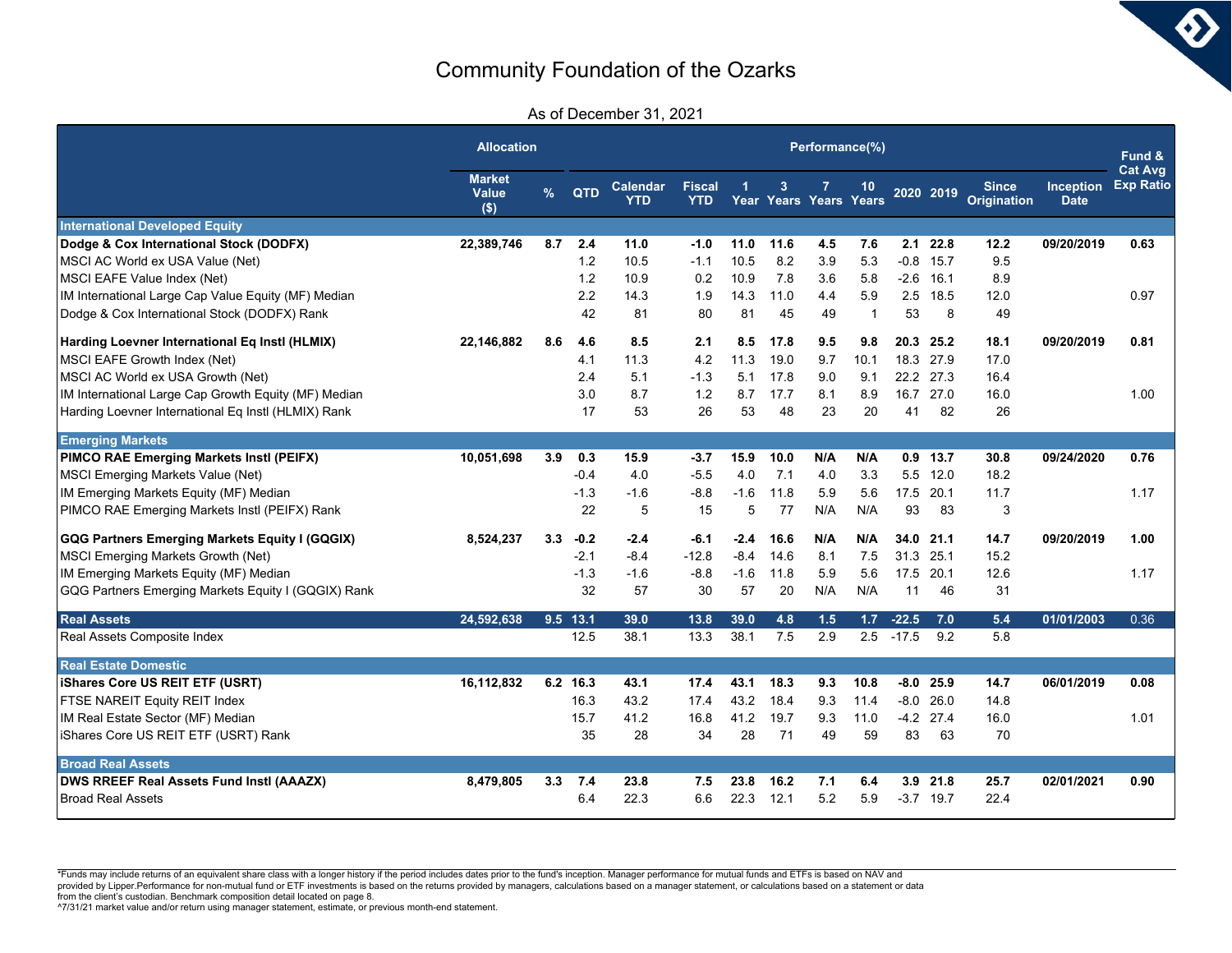$\bm{\delta}$ 

As of December 31, 2021

|                                                               | <b>Allocation</b>                 | Performance(%) |        |                        |                             |            |      |                  |                    |      |           |                             |                                 |                                    |
|---------------------------------------------------------------|-----------------------------------|----------------|--------|------------------------|-----------------------------|------------|------|------------------|--------------------|------|-----------|-----------------------------|---------------------------------|------------------------------------|
|                                                               | <b>Market</b><br>Value<br>$($ \$) | $\frac{9}{6}$  | QTD    | Calendar<br><b>YTD</b> | <b>Fiscal</b><br><b>YTD</b> | -1<br>Year | 3    | 7<br>Years Years | 10<br><b>Years</b> |      | 2020 2019 | <b>Since</b><br>Origination | <b>Inception</b><br><b>Date</b> | <b>Cat Avg</b><br><b>Exp Ratio</b> |
| Marketable Alternatives <sup>^</sup>                          | 30,642,144                        | 11.8           | 0.1    | 4.0                    | $-0.2$                      | 4.0        | 5.6  | 3.3              | 4.9                | 7.5  | 5.5       | 4.0                         | 02/28/2006                      |                                    |
| HFRI Fund of Funds Composite Index                            |                                   |                | 0.8    | 6.5                    | 1.5                         | 6.5        | 8.6  | 4.1              | 4.6                | 10.9 | 8.4       | 3.1                         |                                 |                                    |
| HFRI Fund Weighted Composite Index                            |                                   |                | 0.6    | 10.3                   | 0.2                         | 10.3       | 10.9 | 5.6              | 5.8                | 11.8 | 10.4      | 4.9                         |                                 |                                    |
| Southpoint Qualified Offshore Fund, LTD. (Equity Hedge)^      | 3,627,394                         | 1.4            | 0.4    | 2.3                    | $-3.2$                      | 2.3        | N/A  | N/A              | N/A                | N/A  | N/A       | 13.7                        | 02/01/2020                      |                                    |
| MIG Offshore Fund Ltd.(Equity Hedge)^                         | 2,391,864                         | 0.9            | $-1.9$ | 0.1                    | $-4.9$                      | 0.1        | N/A  | N/A              | N/A                | N/A  | N/A       | 5.7                         | 07/31/2020                      |                                    |
| Field Street Offshore Fund, LTD. (Macro)^                     | 144,417                           | 0.1            | 0.0    | 0.7                    | 0.4                         | 0.7        | N/A  | N/A              | N/A                | N/A  | N/A       | 0.9                         | 02/01/2020                      |                                    |
| Weiss Multi-Strategy Partners (Cayman) LTD. (Multi-Strategy)^ | 2,480,720                         | 1.0            | $-1.1$ | 3.9                    | $-1.3$                      | 3.9        | N/A  | N/A              | N/A                | N/A  | N/A       | 6.3                         | 02/01/2020                      |                                    |
| Anchorage Capital Partners Offshore, Ltd. (Relative Value)^   | 2,696,969                         | 1.0            | $-1.6$ | 17.5                   | $-0.2$                      | 17.5       | 6.0  | 4.2              | 7.4                | 2.9  | $-1.4$    | 5.0                         | 02/01/2016                      |                                    |
| Capstone Vol (Offshore) Limited (Event-Driven)^               | 3,010,449                         | 1.2            | $-2.4$ | -1.5                   | -1.4                        | $-1.5$     | N/A  | N/A              | N/A                | N/A  | N/A       | 3.7                         | 05/01/2020                      |                                    |
| Hudson Bay International Fund Ltd. (Event-Driven)^            | 3,183,332                         | 1.2            | -0.9   | 13.5                   | 1.9                         | 13.5       | N/A  | N/A              | N/A                | N/A  | N/A       | 15.1                        | 05/01/2020                      |                                    |
| Knighthead Offshore Fund <sup>^</sup>                         | 1,405,232                         | 0.5            | 3.2    | 12.2                   | 5.4                         | 12.2       | 6.4  | N/A              | N/A                | 14.7 | $-6.5$    | 5.0                         | 11/01/2015                      |                                    |
| Valinor Capital Partners Offshore, Ltd.^                      | 126,129                           | 0.0            | 0.0    | 0.0                    | 0.0                         | 0.0        | 8.4  | N/A              | N/A                | 9.9  | 15.8      | 2.7                         | 11/01/2015                      |                                    |
| Senator Global Opportunities Offshore, Ltd.^                  | 3,225,984                         | 1.2            | $-2.3$ | 9.1                    | $-3.4$                      | 9.1        | N/A  | N/A              | N/A                | N/A  | N/A       | 19.7                        | 08/31/2020                      |                                    |
| Tiger Eye Fund, Ltd.^                                         | 2,719,191                         | 1.1            | 8.8    | 4.3                    | 7.2                         | 4.3        | N/A  | N/A              | N/A                | N/A  | N/A       | 6.1                         | 08/31/2020                      |                                    |
| Trend Capital Macro^                                          | 2,647,678                         | 1.0            | $-1.1$ | 2.6                    | -1.7                        | 2.6        | N/A  | N/A              | N/A                | N/A  | N/A       | 4.1                         | 08/31/2020                      |                                    |
| <b>Wolverine Flagship RV^</b>                                 | 2,982,784                         | 1.2            | 2.3    | 10.2                   | 4.4                         | 10.2       | N/A  | N/A              | N/A                | N/A  | N/A       | 13.3                        | 08/31/2020                      |                                    |
| <b>Cash/Equivalents</b>                                       |                                   |                |        |                        |                             |            |      |                  |                    |      |           |                             |                                 |                                    |
| Schwab Cash                                                   | 11,002,026                        | 4.3            |        |                        |                             |            |      |                  |                    |      |           |                             |                                 |                                    |
| <b>Broad Fixed Income</b>                                     | 41,756,000                        | 16.1           | $-0.1$ | $-0.7$                 | $-0.1$                      | $-0.7$     | 5.2  | 3.0              | 2.9                | 7.6  | 8.8       | 4.2                         | 01/01/2003                      | 0.48                               |
| Fixed Income Composite Index                                  |                                   |                | $-0.2$ | $-1.9$                 | $-0.5$                      | $-1.9$     | 4.6  | 2.9              | 2.5                | 7.5  | 8.6       | 3.9                         |                                 |                                    |
| <b>Broad Domestic Fixed</b>                                   |                                   |                |        |                        |                             |            |      |                  |                    |      |           |                             |                                 |                                    |
| <b>Baird Aggregate Bond Inst (BAGIX)</b>                      | 12,775,687                        | 4.9            | $-0.1$ | -1.5                   | 0.0                         | $-1.5$     | 5.4  | 3.4              | 3.7                | 8.6  | 9.5       | $-0.8$                      | 02/01/2021                      | 0.30                               |
| Blmbg. U.S. Aggregate                                         |                                   |                | 0.0    | -1.5                   | 0.1                         | $-1.5$     | 4.8  | 3.0              | 2.9                | 7.5  | 8.7       | $-0.8$                      |                                 |                                    |
| IM U.S. Broad Market Core Fixed Income (MF) Median            |                                   |                | $-0.1$ | $-1.3$                 | $-0.1$                      | $-1.3$     | 5.2  | 3.1              | 3.1                | 8.2  | 8.8       | $-0.7$                      |                                 | 0.55                               |
| Baird Aggregate Bond Inst (BAGIX) Rank                        |                                   |                | 44     | 58                     | 33                          | 58         | 39   | 22               | 11                 | 39   | 28        | 56                          |                                 |                                    |

\*Funds may include returns of an equivalent share class with a longer history if the period includes dates prior to the fund's inception. Manager performance for mutual funds and ETFs is based on NAV and

provided by Lipper.Performance for non-mutual fund or ETF investments is based on the returns provided by managers, calculations based on a manager statement, or calculations based on a statement or data<br>from the client's